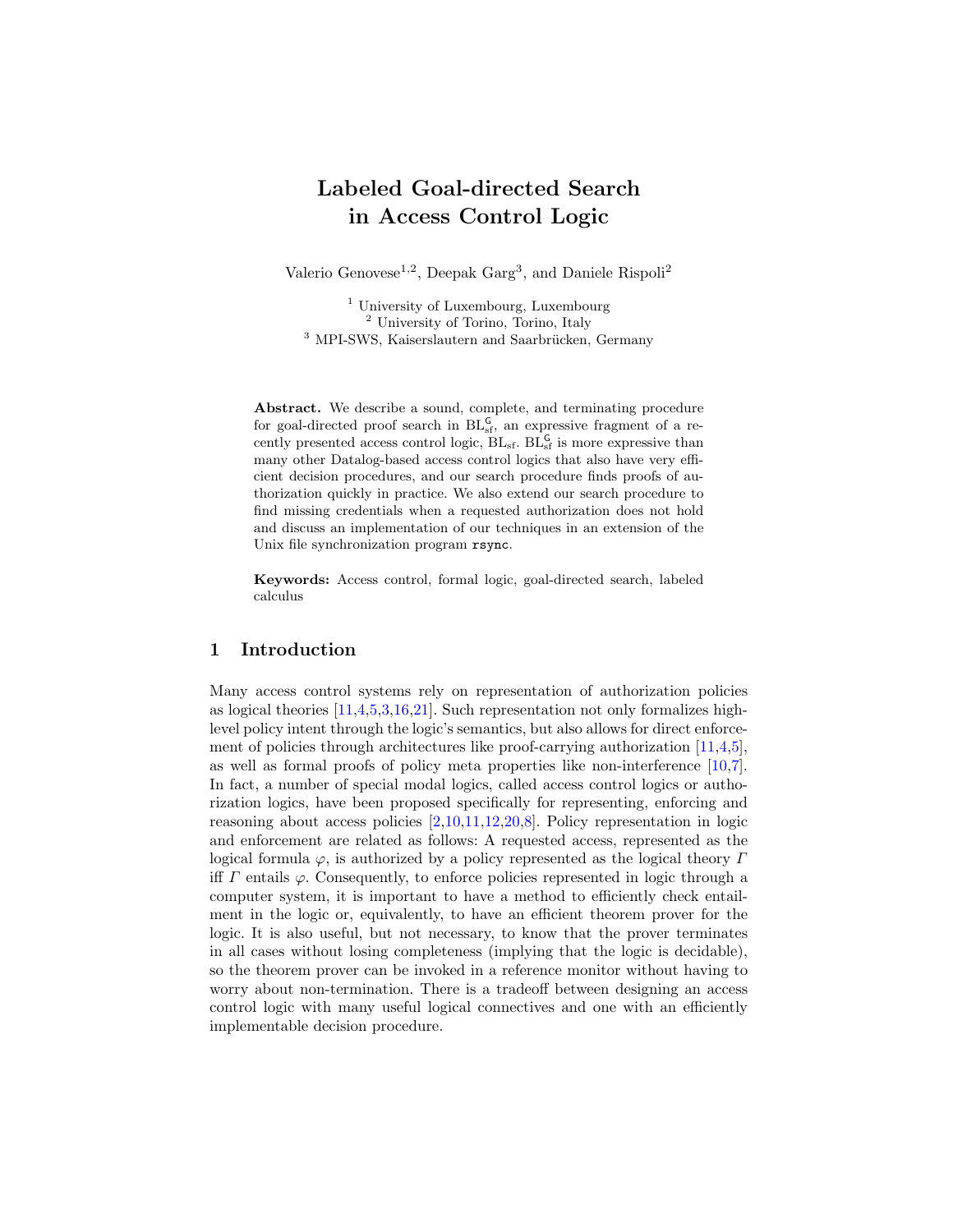In prior work  $[14]$  (called EW or earlier work in the sequel), we have shown that an expressive access control logic, BLsf, is decidable and that its decision procedure can be used as a foundation to solve three other practical problems in access control: justifying denied access (countermodel construction), finding all consequences of a policy (saturation), and determining what additional credentials will allow a denied access (policy abduction). Although an interesting theoretical result, experimental evaluation of the EW decision procedure (explained in Section [2\)](#page-2-0) indicates that it has at least exponential complexity even on very simple access policies. While this is not surprising given the generality of the decision procedure, the problem we investigate now is that of reducing this complexity in practice, albeit at the cost of sacrificing some of the decision procedure's applications.

Precisely, we argue, through theoretical and experimental results, that it is pragmatic to consider a restriction of  $BL<sub>sf</sub>$  to what is called a *Hereditary-*Harrop (HH) fragment [\[17\]](#page-15-8) and to use goal-directed theorem proving on it. The HH fragment of logic, first considered in λ-Prolog, is a generalization of the Horn fragment of first-order logic on which Prolog is based (and, in our case, further generalized to include access control-specific connectives of  $BL<sub>sf</sub>$ ). Goaldirected proof search, also called SLD resolution or top-down search in logic programming, is an efficient technique for theorem proving that prunes search very rapidly by selecting only those rules from the theory that can directly prove the goal at hand. Completeness of this pruning relies heavily on restriction to the Horn or HH fragment.

We first define the HH fragment of  $BL_{sf}$ , called  $BL_{sf}^G$  (the G in the superscript stands for goal-directed). We argue by examples that although only a fragment of  $BL<sub>sf</sub>$ ,  $BL<sub>sf</sub>$  is very expressive and can represent policies that cannot be represented in other restrictions considered in literature to attain efficient proof search, e.g., the Datalog fragment. Second, we describe a goal-directed proof search procedure for  $BL_{sf}^G$  and prove that it is sound and complete. Following EW, our procedure is based in labeled sequent calculi [\[18,](#page-15-9)[22\]](#page-15-10), which directly use the semantic definitions of the logic's connectives in proof rules. Although our completeness proof follows a standard template, it is a non-trivial generalization of existing proofs to account for the labeled style and also to accommodate two access control-specific constructs of  $BL<sub>sf</sub>$  – A says  $\varphi$  and A sf B (the latter means that principal  $A$  speaks for principal  $B$ ). We then show by a careful counting of steps in our completeness proof that the termination condition of EW translates into a uniform bound on the depth of search required in  $BL_{sf}^{\mathsf{G}}$ , thus implying that our goal-directed search procedure is a decision procedure. Although the worst-case bound of this procedure is not good in theory, we explain why goal-directed search works very efficiently in practice and confirm this explanation experimentally.

Next, we show how our goal-directed search procedure can be adapted to also find missing credentials when the policy does not allow an access. This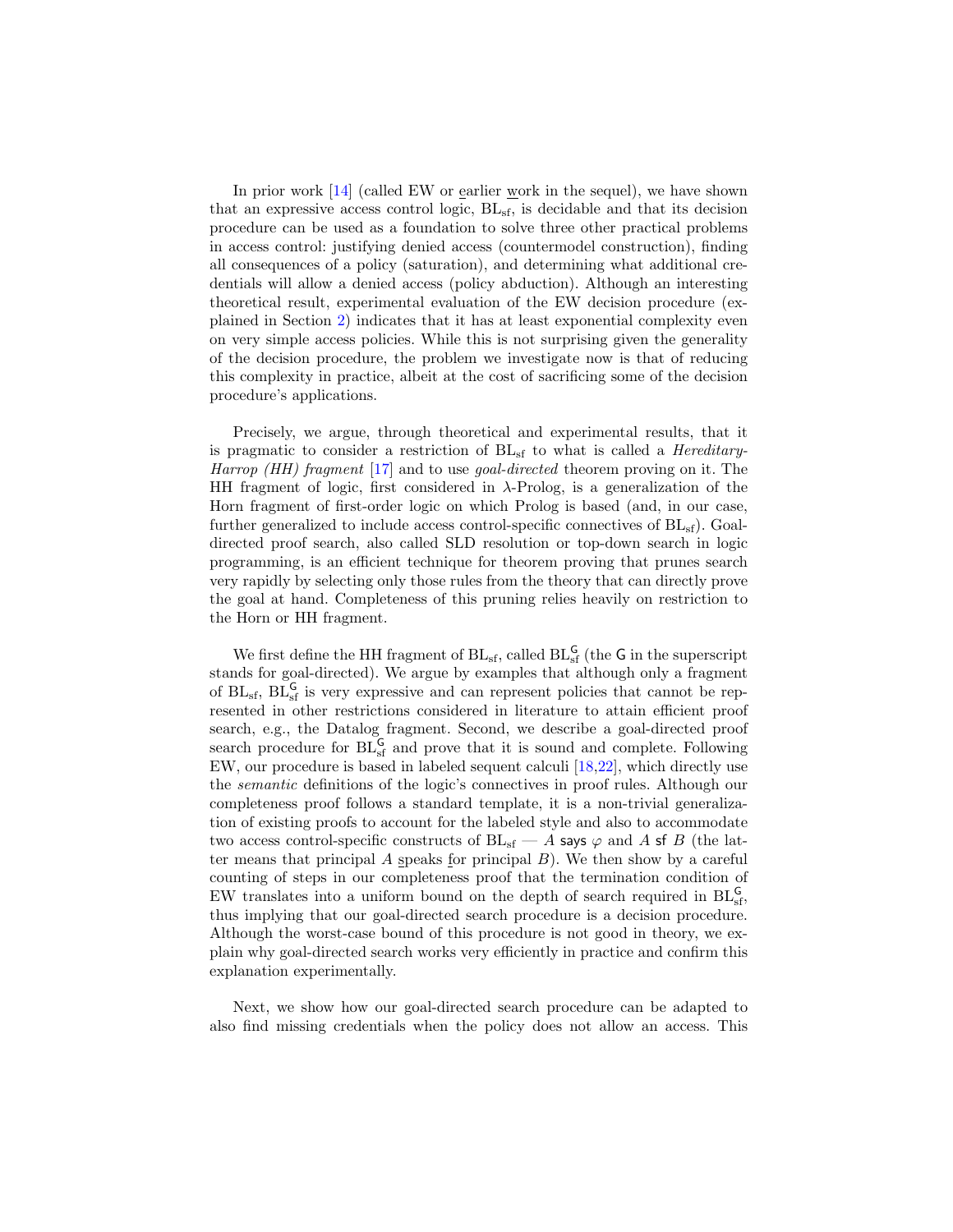adaptation, called an abduction procedure, mirrors a similar procedure in EW.[1](#page-2-1) Finally, we discuss a practical application of our work: We design and implement an extension of the rsync software for remote file synchronization, allowing rich file access policies written in  $BL_{sf}^G$  and relying on our abduction procedure for automatically obtaining credentials from online servers when access is denied.

Besides describing and justifying the use of goal-directed proof search for BLsf, we make two minor technical contributions to goal-directed search in general: (1) To the best of our knowledge, we present the first goal-directed labeled calculi for the HH fragment of a multimodal intuitionistic logic and (2) Our counting argument to establish termination bounds on goal-directed search through the completeness proof is novel and somewhat surprising in goaldirected literature.

The paper is organized as follows. In Section [2,](#page-2-0) we recall the logic  $BL<sub>sf</sub>$  from EW, the method of labeled sequent calculi and EW's decision procedure, and explain by experimental evaluation the exponential behavior of the EW search procedure even on simple access policies. In Section [3,](#page-7-0) we present  $BL_{sf}^G$  together with its goal-directed search procedure. In Section [4,](#page-9-0) we present our theoretical results, showing that goal-directed search is sound and complete and deriving a depth bound on it. Section [5](#page-10-0) presents the extension of goal-directed search to perform abduction and its implementation. Section [6](#page-12-0) presents the extension of **rsync** with  $BL_{sf}^G$  for representing policies and abduction for finding authorization credentials on-the-fly. Section [7](#page-13-0) discusses related work and Section [8](#page-14-5) concludes the paper. Due to space constraints, we relegate proofs and other technical details to a technical report [\[13\]](#page-15-11).

#### <span id="page-2-0"></span>2 Recap of  $BL<sub>sf</sub>$ : Semantics and Proof-theory

In this section we briefly describe the logic  $BL_{sf}$  as presented in our earlier work (EW)  $[14]$ . BL<sub>sf</sub> is a propositional intuitionistic logic enriched with two well-known connectives in access control logics: A says  $\varphi$  (principal A supports formula  $\varphi$ ) and A sf B (principal A speaks for principal B). The former is used to represent assertions of principals and the latter is used to represent trust relationships between principals  $(A \text{sf } B$  represents that  $B$  trusts  $A$ ). The syntax of  $BL_{sf}$  formulas is shown below. p denotes an atomic formula, drawn from a countable set of symbols, and A, B denote principals drawn from a different, finite set *I*. The connectives  $\top$  (true),  $\bot$  (false),  $\wedge$  (and),  $\vee$  (or) and  $\rightarrow$  (implication) have usual meanings from intuitionistic logic.

Formulas  $\varphi, \psi ::= p | \top | \bot | \varphi_1 \wedge \varphi_2 | \varphi_1 \vee \varphi_2 | \varphi_1 \rightarrow \varphi_2 | A$  says  $\varphi | A$  sf B

Syntactically, the logic  $BL<sub>sf</sub>$  is characterized by the following axioms:

<span id="page-2-1"></span><sup>&</sup>lt;sup>1</sup> The other two applications of  $BL_{sf}$ 's decision procedure in EW, namely countermodel construction and saturation, are fundamentally incompatible with pruning employed by goal-directed proof search. Consequently, these two applications are not considered in this paper.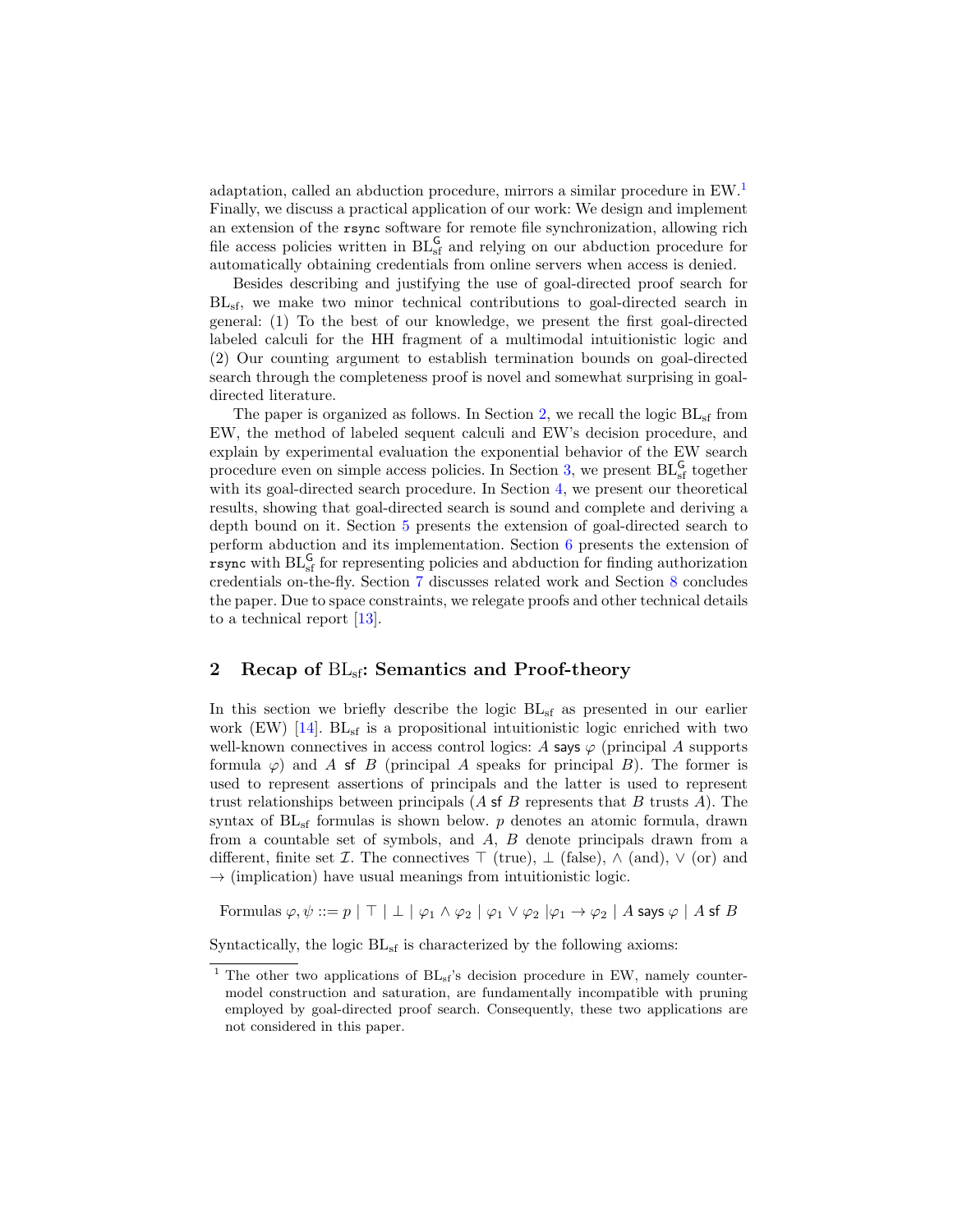(All intuitionistic propositional tautologies)

$$
\vdash \varphi
$$
\n
$$
\vdash A \text{ says } \varphi
$$
\n
$$
\vdash (A \text{ says } (\varphi \to \psi)) \to ((A \text{ says } \varphi) \to (A \text{ says } \psi))
$$
\n
$$
\vdash (A \text{ says } \varphi) \to (B \text{ says } A \text{ says } \varphi)
$$
\n
$$
\vdash (A \text{ sf } B) \to ((A \text{ says } \varphi) \to (B \text{ says } \varphi))
$$
\n
$$
\vdash A \text{ sf } A
$$
\n
$$
\vdash (A \text{ sf } B) \to ((B \text{ sf } C) \to (A \text{ sf } C))
$$
\n
$$
\vdash A \text{ sf } B \to ((B \text{ sf } C) \to (A \text{ sf } C))
$$
\n
$$
\vdash B \text{ sf } B \to (B \text{ sf } C) \to (A \text{ sf } C)
$$

Rule (nec) and axiom  $(K)$  are standard in modal logic. Axiom  $(I)$  is needed to accurately model delegation in the logic [\[1\]](#page-14-6), whereas (speaksfor) characterizes the formula A sf B: If A sf B, then any statement  $\varphi$  that A makes is echoed by  $B$ , so the formula  $\overline{A}$  of  $\overline{B}$  means that  $\overline{A}$  has authority to speak on behalf of  $B$  [\[2\]](#page-14-4).

Kripke Semantics The semantics of BL<sub>sf</sub> are presented in the standard, Kripke style for modal logics. A model contains several points called worlds, which represent possible states of knowledge. Modalities are interpreted using binary accessibility relations on worlds, with one relation  $S_A$  for every modality (A says  $\cdot$ ). Intuitionistic implication is modeled using a binary preorder,  $\leq$ . EW treats the formula A sf B as an atom in the Kripke semantics and validates axioms related to it, e.g., (speaksfor), through conditions on Kripke frames.

<span id="page-3-1"></span>Definition 1 (Kripke model) A Kripke model or, simply, model, M is a tuple  $(W, \leq, \{S_A\}_{A \in \mathcal{I}}, h, sf)$  where: W is a set. Its elements are called worlds.  $\leq$ is a preorder on W. For each principal A,  $S_A$  is a binary relation on W, called the accessibility relation of principal A. h, called the truth assignment or assignment, is a map from the set of atoms to  $\mathcal{P}(W)$ . For any atom p,  $h(p)$  is the set of worlds where p holds. sf is a map from pairs of principals to  $\mathcal{P}(W)$ . For any two principals A and B,  $sf(A, B)$  is the set of worlds where A sf B holds.

Let  $S_{\mathcal{I}} = \bigcup_{A \in \mathcal{I}} S_A$ . For  $\text{BL}_{\text{sf}}$ , the class of models is further restricted to those that satisfy the following frame conditions.

| $- \forall x.(x \leq x)$                                                              | (reft)              |
|---------------------------------------------------------------------------------------|---------------------|
| $\rightarrow \forall x, y, z. (((x \leq y) \land (y \leq z)) \rightarrow (x \leq z))$ | (trans)             |
| $\rightarrow \forall x, y, z. (((x \leq y) \land (yS_A z)) \rightarrow (xS_A z))$     | $(mon-S)$           |
| $\rightarrow \forall x, y, z. (((xS_B y) \wedge (yS_A z)) \rightarrow (xS_A z))$      | (I)                 |
| - If $w \in sf(A, B)$ , then for all w', $wS_Bw'$ implies $wS_Aw'$ .                  | $(basic\text{-}sf)$ |
| - For all A and w, $w \in sf(A, A)$ .                                                 | $(refl\text{-}sf)$  |
| - If $w \in sf(A, B) \cap sf(B, C)$ , then $w \in sf(A, C)$ .                         | $(trans-f)$         |
| - If $x \in h(p)$ and $x \leq y$ , then $y \in h(p)$ .                                | (mon)               |
| - If $x(\leq \cup S_{\mathcal{I}})^*y$ and $x \in sf(A, B)$ , then $y \in sf(A, B)$ . | $(mon-sf)$          |
|                                                                                       |                     |

<span id="page-3-0"></span>Properties (refl) and (trans) make  $\leq$  a preorder. Property (mon-S) validates axiom  $(K)$ . Property  $(I)$  corresponds to axiom  $(I)$ . Property (basic-sf) corresponds to axiom (speaksfor). Properties (refl-sf) and (trans-sf) make  $A$  sf  $B$  reflexive and transitive, respectively. Property (mon) is standard in Kripke models of intuitionistic logics and forces monotonicity of satisfaction. Property (mon-sf) implies that if A sf B holds in a world, then it also holds in all future worlds.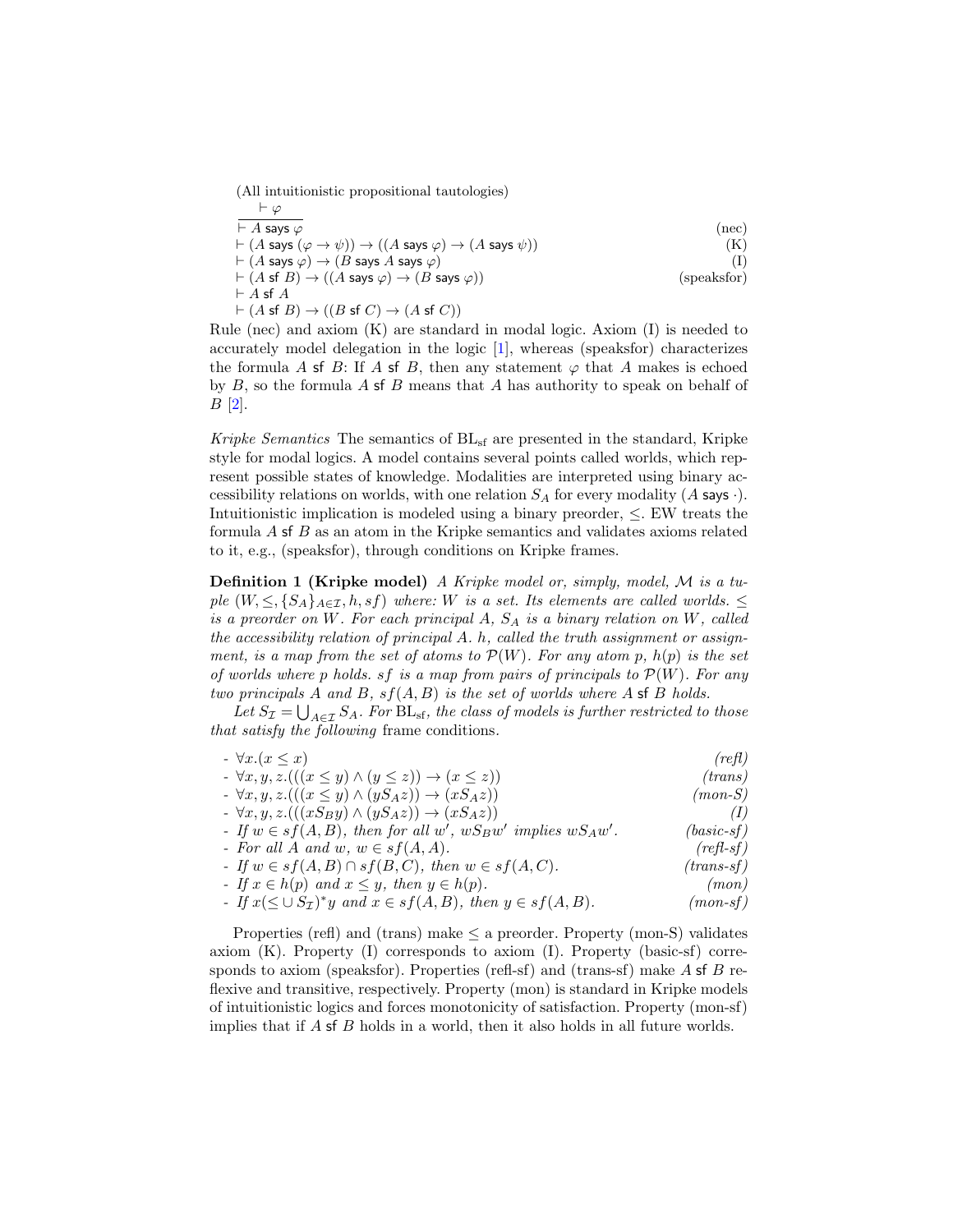**Definition 2 (Satisfaction)** Given a model  $\mathcal{M} = (W, \leq, \{S_A\}_{A \in \mathcal{I}}, h, sf)$  and a world  $w \in W$ , the satisfaction relation  $\mathcal{M} \models w : \alpha$ , read "the world w satisfies formula  $\alpha$  in model M", is defined by induction on  $\alpha$  as follows (standard clauses for  $\top, \wedge$  and  $\vee$  are omitted):

- $\mathcal{M} \models w : p \text{ iff } w \in h(p)$
- $\mathcal{M} \models w : \alpha \to \beta$  iff for every w' such that  $w \leq w'$  and  $\mathcal{M} \models w' : \alpha$ , we have  $\mathcal{M} \models w' : \beta.$
- $\mathcal{M} \models w : A$  says  $\alpha$  iff for every w' such that  $wS_Aw'$ , we have  $\mathcal{M} \models w' : \alpha$ .
- $-M \models w : A \text{sf } B \text{ iff } w \in sf(A, B).$

 $\mathcal{M} \not\models w : \alpha$  if it is not the case that  $\mathcal{M} \models w : \alpha$ . A formula  $\alpha$  is true in a model M, written  $M \models \alpha$ , if for every world  $w \in M$ ,  $M \models w : \alpha$ . A formula  $\alpha$ is valid in  $BL_{sf}^G$ , written  $\models \alpha$ , if  $\mathcal{M} \models \alpha$  for every model  $\mathcal{M}$ .

Labeled sequent calculus The central technical idea in EW, on which the entire technical development of EW including  $BL<sub>sf</sub>$ 's decision procedure rests, is a labeled sequent calculus for BLsf. Our goal-directed search procedure is a restriction of EW's sequent calculus, so we discuss the sequent calculus is some detail here. Following standard presentations of labeled sequent calculi (also called prefixed calculi), EW's calculus, SeqC, manipulates two types of labeled formulas: world formulas, written  $x : \varphi$ , where x is a symbolic world and  $\varphi$  is a formula of the logic (intuitively meaning that  $\varphi$  holds in world x), and relation formulas, representing semantic relations of the form  $x \leq y$  and  $xS_Ay$  between symbolic worlds.

A sequent of SeqC has the form  $\Sigma$ ; M;  $\Gamma \Rightarrow \Delta$  where  $\Sigma$  is a list of world symbols, M is a multiset of relation formulas and  $\Gamma$  and  $\Delta$  are multisets of world formulas. Semantically, the sequent  $\Sigma$ ; M;  $\Gamma \Rightarrow \Delta$  means that "every model which satisfies all labeled formulas of  $\Gamma \cup \mathbb{M}$  satisfies at least one labeled formula in  $\Delta$ "; this is made precise in the following definition.

Definition 3 (Sequent satisfaction and validity) A model  $\mathcal M$  and a mapping  $\rho$  from elements of  $\Sigma$  to worlds of M satisfy a (possibly non-provable) sequent  $\Sigma$ ; M;  $\Gamma \Rightarrow \Delta$ , written  $\mathcal{M}, \rho \models (\Sigma; \mathbb{M}; \Gamma \Rightarrow \Delta)$ , if one of the following holds:

- There is an  $xRy \in M$  with  $R \in \{\leq\} \cup \{S_A \mid A \in \mathcal{I}\}\$  such that  $\rho(x) \in \mathcal{M}$ .
- There is an  $x : \alpha \in \Gamma$  such that  $\mathcal{M} \not\models \rho(x) : \alpha$ .
- There is an  $x : \alpha \in \Delta$  such that  $\mathcal{M} \models \rho(x) : \alpha$ .

A model M satisfies a sequent  $\Sigma$ ;  $\mathbb{M}$ ;  $\Gamma \Rightarrow \Delta$ , written  $\mathcal{M} \models (\Sigma; \mathbb{M}; \Gamma \Rightarrow \Delta)$ , if for every mapping  $\rho$ , we have  $\mathcal{M}, \rho \models (\Sigma; \mathbb{M}; \Gamma \Rightarrow \Delta)$ . Finally, a sequent  $\Sigma$ ; M;  $\Gamma \Rightarrow \Delta$  is valid, written  $\models (\Sigma; \mathbb{M}; \Gamma \Rightarrow \Delta)$  if for every model M, we have  $\mathcal{M} \models (\Sigma; \mathbb{M}; \Gamma \Rightarrow \Delta).$ 

Selected rules of SeqC are reproduced from EW in Figure [1.](#page-5-0) The first key point to observe about the calculus is that the rules of each connective (e.g., rule  $\rightarrow$ R for implication) mimic directly the *semantic* definition of satisfaction for the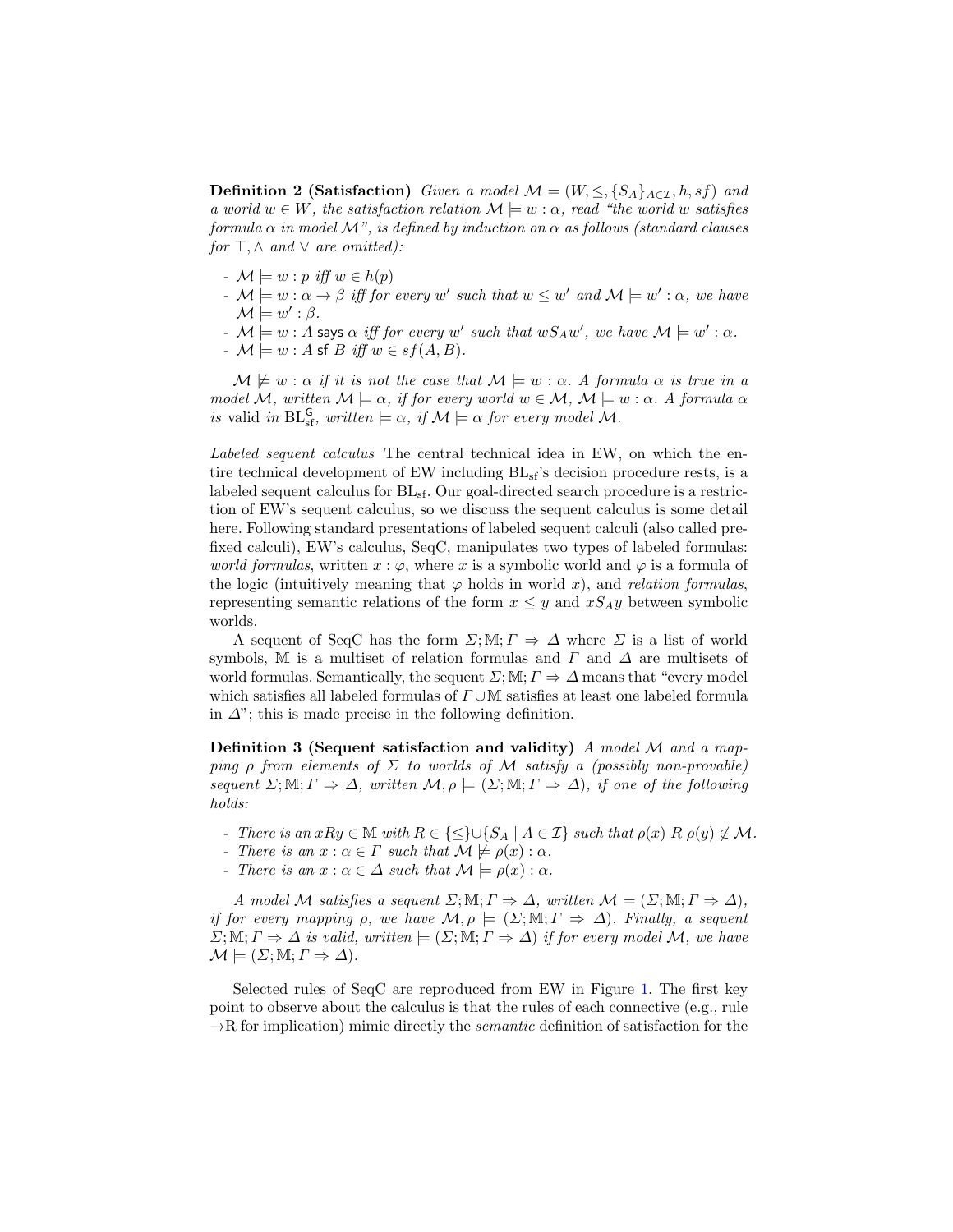

<span id="page-5-0"></span>Fig. 1. SeqC: EW's labeled sequent calculus for  $BL_{sf}$ , selected rules

connective (Definition [2\)](#page-3-0). Second, the frame rules enforce all conditions (refl)– (mon-sf) on models listed in Definition [1,](#page-3-1) except the condition (mon) which is implicit in the inference rule (init). We write  $\vdash$  ( $\Sigma$ ; M;  $\Gamma \Rightarrow \Delta$ ) to mean that  $\Sigma$ ; M;  $\Gamma \Rightarrow \Delta$  has a proof. SeqC is sound and complete with respect to the Kripke semantics.

<span id="page-5-1"></span>Theorem 4 (Soundness and Completeness [\[14\]](#page-15-7)).  $\vdash (\Sigma;\mathbb{M};\Gamma \Rightarrow \Delta)$  has a proof if and only if  $\models$   $(\Sigma; \mathbb{M}; \Gamma \Rightarrow \Delta)$ 

Decision procedure Backwards proof search in SeqC may not terminate due to potentially infinite creation of new worlds through the rules  $(\rightarrow R)$  and (saysR). Hence, SeqC is not a decision procedure in itself. The key insight in EW is that despite this fact, suitable (and complex) termination conditions can be imposed on backwards search to make it terminate without losing completeness, thus yielding a decision procedure for  $BL_{sf}$ . (Further, EW describes how countermodels can be extracted when search fails.) The specific termination conditions of the decision procedure are not important for this paper. However, the following two facts about the decision procedure are relevant.

First, by an analysis of EW's termination proof we can show that for any sequent that we wish to prove, we can compute a number  $n$  such that backwards search in SeqC can be pruned at depth  $n$  without losing completeness. This fact was not observed in EW, but it is not difficult to prove by a careful analysis of the termination proof in EW. We use this observation to derive a similar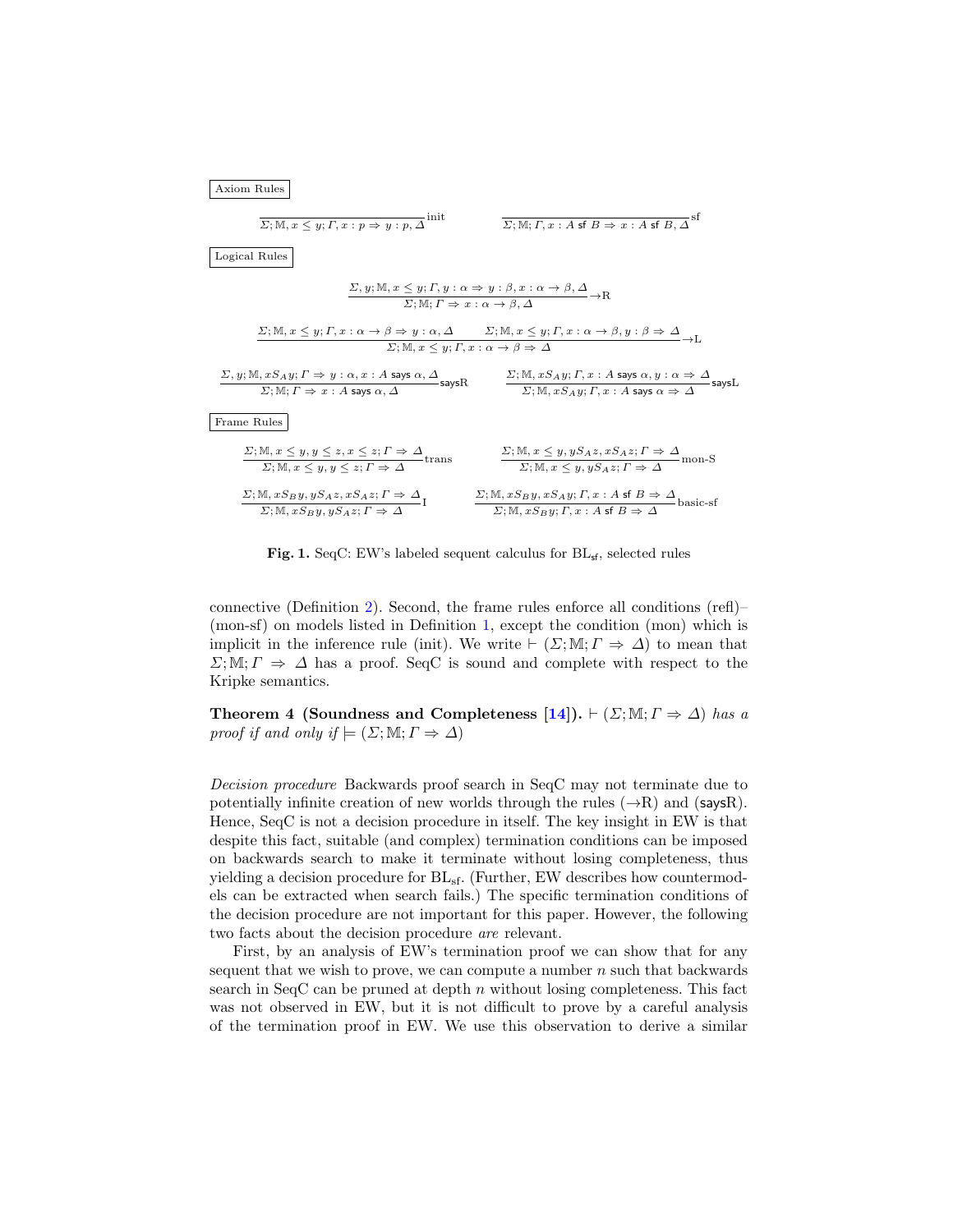

<span id="page-6-0"></span>Fig. 2. Scalability of decision procedures based on SeqC and SeqG. The solid line is SeqC and the dotted line is SeqG.

completeness-preserving bound  $(3n + 1$  to be exact) for our goal-directed proof calculus, thus implying that our calculus can also be converted to a decision procedure.

Second, the number  $n$  is large — it is at least doubly exponential in the size of the sequent. Hence, the worst-case complexity of both our EW's decision procedure for  $BL_{sf}$  and ours for  $BL_{sf}^G$  is also quite bad. The difference is that on practical policies, EW's decision procedure attains at least exponential complexity, whereas our decision procedure remains polynomial (quadratic in many cases). This is a well-known fact from literature on goal-directed search and is, e.g., the reason why Prolog works efficiently in practice; here, we merely exploit this known fact for access control.

To illustrate the second point, we compare the time taken by an implementation of our decision procedure to that taken by EW's decision procedure on a simple, common policy:  $\Gamma_n = \{p_1 \to q \land p_2 \to p_1 \land \dots \land p_n \to p_{n-1}\}.$  Here,  $p_1, \ldots, p_n$  and q are atoms. The objective is to test the unprovable fact  $\Gamma_n \Rightarrow q$ . This example is representative of actual access policies, e.g., q may be a proposition representing a permission,  $p_1$  may be condition needed for the permission, which may in turn be contingent upon  $p_2$  and so on. The time taken by EW's procedure and our goal-directed procedures for this example are shown in Figure [2.](#page-6-0) The upper solid line, corresponding to EW, is exponential in  $n$ ; the lower dotted line, corresponding to our goal-directed search, is quadratic in  $n$ . The reason for the difference is straightforward: EW's procedure works by blindly decomposing every implication in the policy using the rule  $(\rightarrow L)$  in every branch, which takes time exponential in n because the rule  $(\rightarrow L)$  has two premises. As explained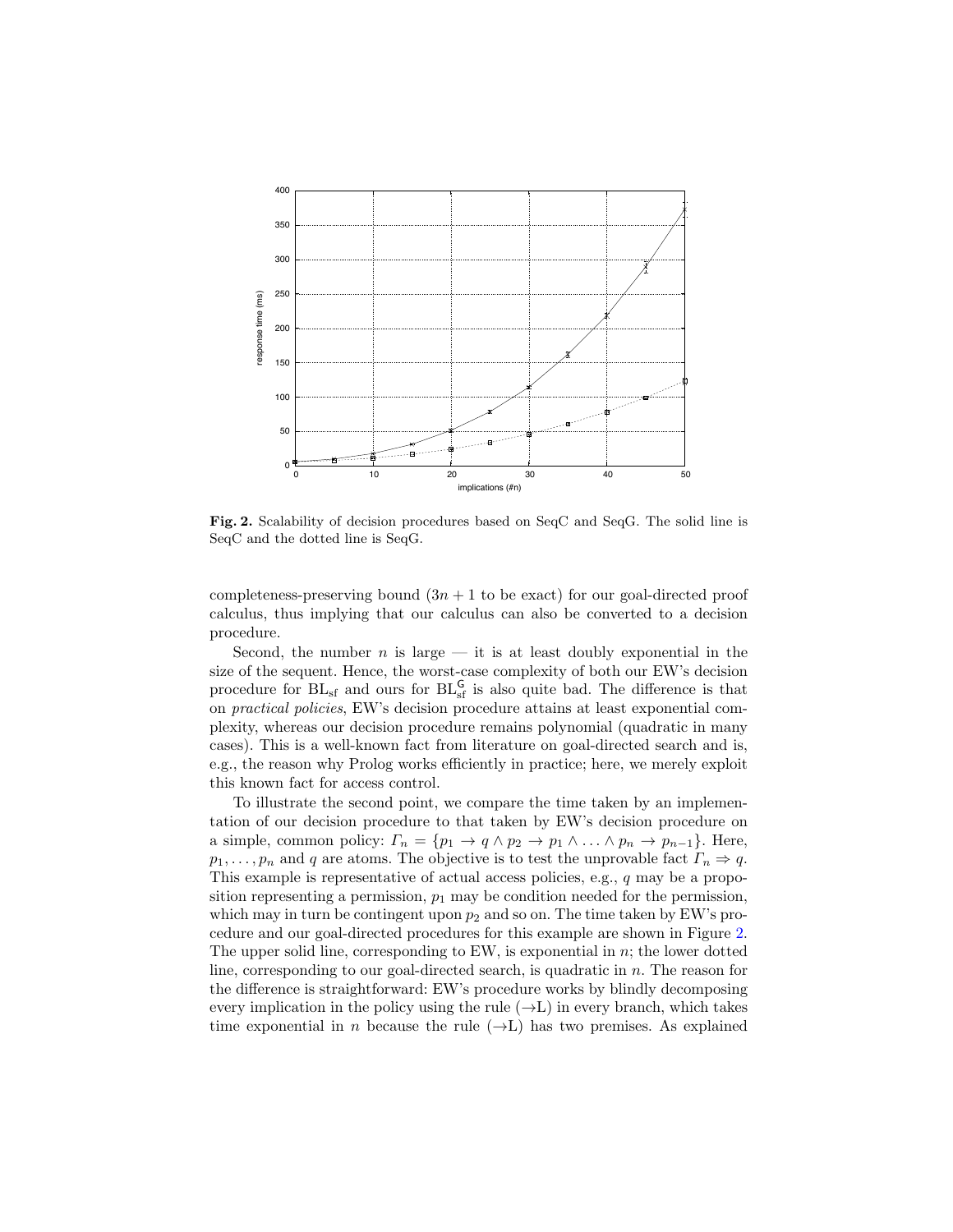in the next section, goal-directed search tries to prove the antecedents of only those implications that can help prove the goal. Thus it first tries to prove  $p_1$ , then  $p_2$ , etc. This results in an almost linear search space (the actual curve is quadratic because at each point in this search space, the procedure must try all  $n$  policy assumptions; however, all but one are immediately pruned). This simple but realistic example illustrates that goal-directed search can indeed be a pragmatic choice for theorem proving with access policies and motivates our technical work.

# <span id="page-7-0"></span> $3$  BL<sub>ss</sub>: Goal-directed Access Control Logic

Our main technical contribution is the development of the Hereditary-Harrop or HH fragment of  $BL_{sf}$ , which we call  $BL_{sf}^G$ , and a goal-directed proof search procedure for it, along with associated soundness, completeness and termination proofs. The HH fragment of first-order logic [\[17\]](#page-15-8) is a generalization of the Horn fragment on which Prolog works, but still admits Prolog's top-down proof search. Our work generalizes this fragment to also include the connectives A says  $\varphi$  and A sf B and our proof search marries the formalism of backchaining in Prolog with labeled calculi, which we believe to be a novel contribution. The syntax of formulas in the fragment  $BL_{sf}^G$  is stratified into three categories.

```
Goals G ::= p | A says G | G_1 \wedge G_2 | G_1 \vee G_2 | N \rightarrow G | T | LClauses D ::= p | G \rightarrow D | D_1 \land D_2 | \top | \bot | A says DChunks N ::= D \mid N_1 \vee N_2 \mid N_1 \wedge N_2 \mid A sf B
```
In our goal-directed calculus, goals can appear only on the right side in sequents, whereas clauses and chunks appear only on the left side in separate contexts. In logic programming notation, one may think of goals as the allowed queries, clauses as rules that constitute logic programs and chunks as additional constructs that combine logic programs (note that the leaf of any chunk is either a clause or  $\overline{A}$  sf  $\overline{B}$ ). Not every connective is allowed in every category of syntax; this is necessary to guarantee completeness of goal-directed search. We do not go into the details of why this is the case as it is a standard but technically deep result in proof theory. The new interesting innovation here is deciding where to allow and disallow the new connectives A says  $\varphi$  and A sf B. (Interested readers are referred to existing work for details of the restriction, specifically [\[17\]](#page-15-8) and [\[9,](#page-15-12) Chapter 6].)

Even though  $BL_{sf}^G$  is less expressive than  $BL_{sf}$  it is still much more expressive than Datalog-based access control languages like SecPAL[\[6\]](#page-14-7) or DKAL[\[15\]](#page-15-13), which also have efficient decision procedures. The main difference between a Datalogbased language and  $BL<sub>sf</sub>$  is that the former will disallow disjunction altogether and also disallow implication in goals but both connectives can be useful in some cases (our next example illustrates this point). In return, Datalog-based languages have worst-case polynomial time decision procedures, which we forgo, settling for a bad worst-case execution time but efficient execution on policies of interest.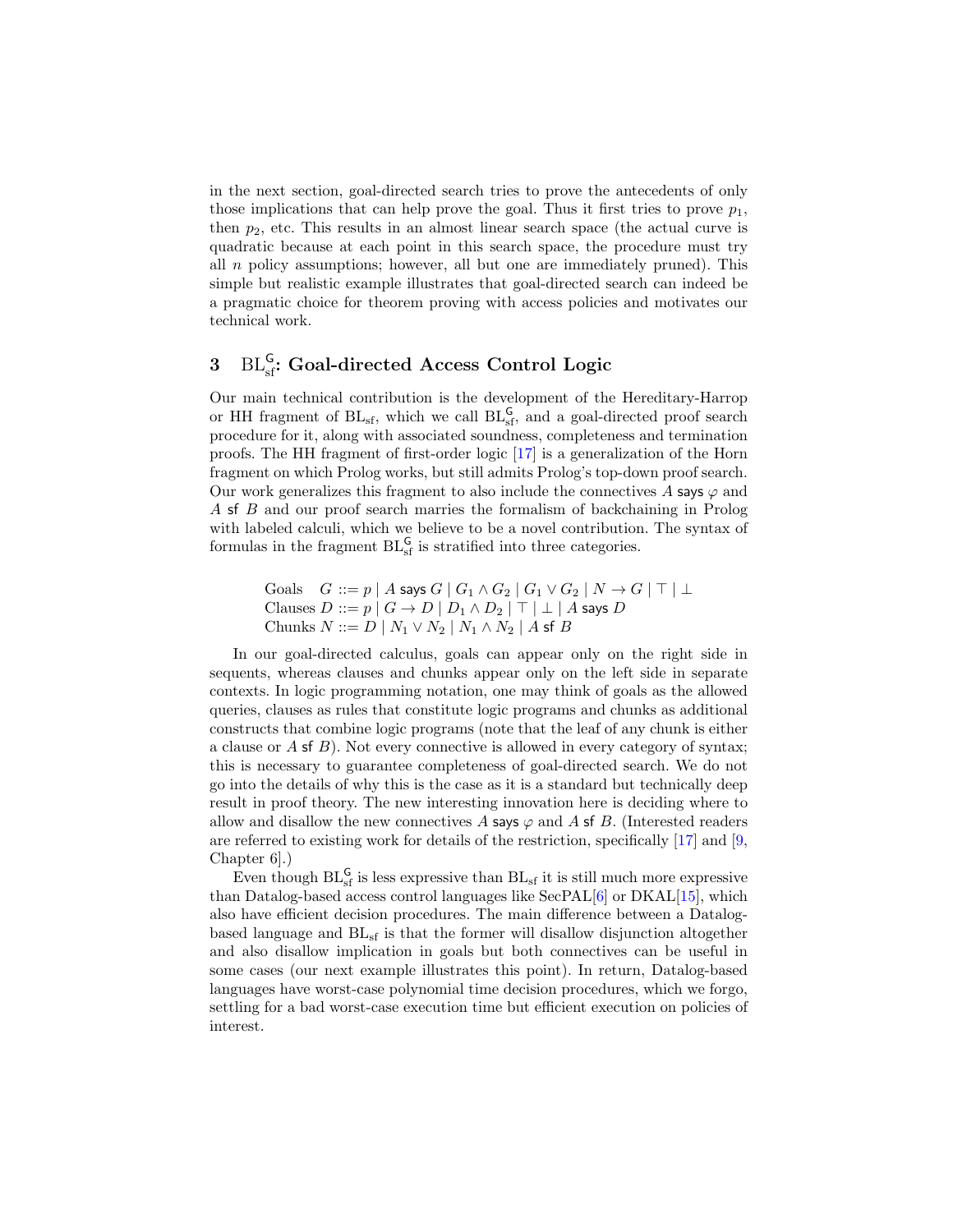*Example 1* ( $BL_{sf}^G$  *Expressiveness*). Suppose that *Alice* wants to share a picture pic1 with the following policy (where  $\mathcal C$  represents the finite domain of Alice's contacts): "Members of the group family can access *pic1* if *none* of them is a friend of a colleague of mine". Such a policy can be expressed in  $BL_{sf}^G$  as follows:

Alice says 
$$
(\bigwedge_{x \in C} (family\_of(x, Alice) \rightarrow \bigwedge_{y \in C} (collect(y, Alice) \rightarrow \neg friend \_of(y, x)))
$$

$$
\rightarrow (\bigwedge_{x \in C} (family\_of(x, Alice) \rightarrow can \_access\_x\_pic1))
$$

This example cannot be expressed in any Datalog-based access control logic because it uses left-nested implication.

### <span id="page-8-0"></span> $3.1$  SeqG: Goal-directed proof theory for  $\mathrm{BL}^\mathsf{G}_\mathrm{sf}$

We now describe a goal-directed proof calculus, SeqG, for  $BL_{sf}^G$ . Following standard literature, the calculus uses more that one type of sequent; we describe each of them. A key difference from SeqC is that we allow only one formula in the right side of a sequent. This is complete because we are working in an intuitionistic logic, which has a disjunction property. Roughly,  $\Sigma$ ; M;  $\Gamma \Rightarrow \Delta$  implies that there is some labeled formula  $x : \varphi \in \Delta$  such that  $\Sigma$ ; M;  $\Gamma \Rightarrow x : \varphi$ . (We note that this is only an intuition. The precise disjunction property we need is presented in our technical report.)

It is simplest to think of the inference rules of SeqG as describing a proof search method, obtained by reading the inference rules bottom-up. Proof search starts in an R-sequent, which has the form  $\Sigma$ ;  $\mathbb{M}$ ;  $\Gamma \mapsto x : G$ . Here  $\Gamma$  is a multiset of labeled clauses of the form  $w : D$  (no chunks are allowed in  $\Gamma$  in SeqG). More importantly, the rules for inferring a given R-sequent are deterministic: For each possible value of  $G$ , there is one rule that decomposes  $G$  into its subformulas in the premises, following the corresponding right rule in SeqC (see Figure [3\)](#page-10-1). This forced decomposition of goal formulas justifies the adjective "goal-directed" for our calculus. The only exception to goal-directed decomposition is that after decomposing a goal of the form  $N \to G'$ , we push the chunk N into a special context denoted  $\Xi$  on the left and transition into what we call an L-sequent, where  $N$  is immediately decomposed with left rules (described below). After  $N$ has been decomposed completely, we return to work on  $G'$ . Eventually, in each branch, G must decompose to  $\top$  (which succeeds immediately),  $\bot$  (which fails immediately) or an atom p. In the last case, we backchain (through  $N\text{-}sequences$ ), as in Prolog, by picking a suitable clause in  $\Gamma$  to prove  $p$ .

An L-sequent has the form  $\Sigma$ ; M;  $\Gamma$ ;  $\Xi \Leftarrow x : G$ , where  $\Xi$  is a set of labeled chunks of the form  $w : N$ . The inference rules for an L-sequent (Figure [3\)](#page-10-1) decompose the formulas in  $\Xi$  with left rules from SeqC. The results are of the form  $w : D$ , which are pushed into  $\Gamma$  (rule (pr)). Once  $\Xi$  is empty, search transitions to an R-sequent (rule (L2R)).

When a goal is reduced to an atom, search transitions from an R-sequent to an N-sequent of the form  $\Sigma$ ; M;  $\Gamma \Leftrightarrow w : p$  (rule (atom)). There is only one rule to prove an N-sequent. This rule, called (choice), is the site of backchaining: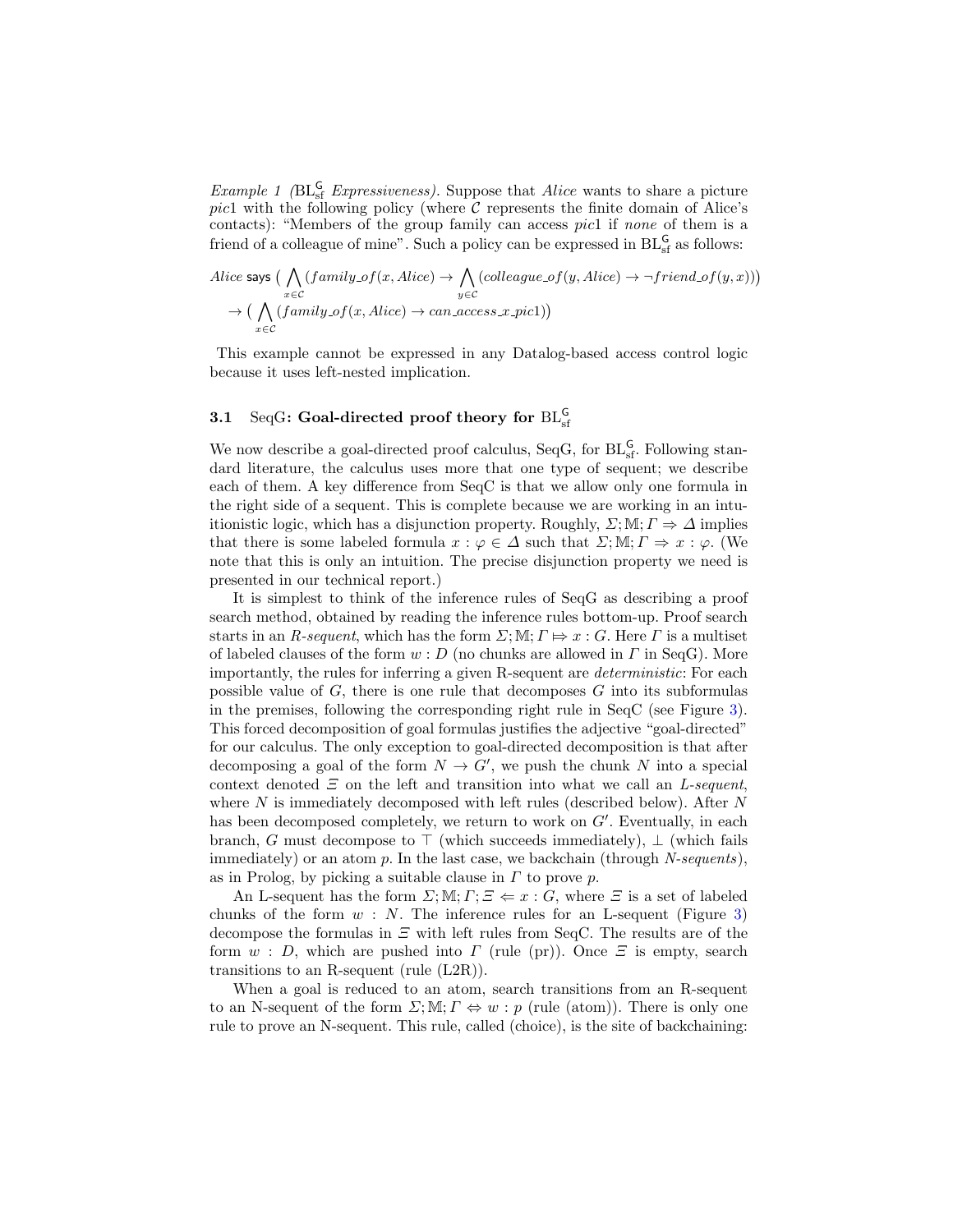It non-deterministically picks a clause  $x : D$  from  $\Gamma$  (first premise), uses an *F-sequent* to determine what additional subgoals  $w_1 : G_1, \ldots, w_n : G_n$ , when proved, will cause  $x : D$  to imply  $w : p$  (second premise) and then tries to prove the subgoals (third premise).

F-sequents have the form  $\Sigma$ ; M;  $x : D \ll w : p | Gl$  (here,  $\ll$  replaces the sequent arrow; it is not a binary operator). The meaning of the sequent is that if all (labeled) subgoals in list Gl hold, then  $x : D$  entails  $w : p$ . In an implementation, Gl is an output. Rules for proving F-sequents are mostly deterministic and work by decomposing D. The only exception to this determinism is the choice of rules ( $\wedge L_1$ ) and ( $\wedge L_2$ ) when  $D = D_1 \wedge D_2$ . Note that if no head in D matches p, then  $\Sigma$ ; M;  $x : D \ll w : p \mid Gl$  cannot be established for any Gl.

There are two key points to observe about the calculus SeqG. First, unlike SeqC, there are no frame rules. Instead, the effect of all frame rules is collected into the operator  $\overline{\Sigma;\mathbb{M};\Gamma}$  in the premise of the rule (atom). This operator informally means "apply frame rules of SeqC to  $\Sigma$ ; M;  $\Gamma$  to the extent possible". (For a formal definition, see our technical report.) Second, SeqG is largely a deterministic calculus. The only real source of non-determinism is in picking a clause in the first premise of the rule (choice) and in choosing between rules ( $\wedge L_1$ ) and  $(\wedge L_2)$  in an F-sequent. It is because of this highly deterministic nature that proof search in SeqG works very efficiently in practice.

# <span id="page-9-0"></span> $4\quad \, \mathrm{BL}_{\rm sf}^{\sf G}\colon$  Soundness, Completeness and Termination

We prove formally that for the fragment  $BL_{sf}^G$ , the goal-directed calculus SeqG is sound and complete with respect to the calculus SeqC (and, hence, by Theorem [4,](#page-5-1) also with respect to the Kripke semantics). The proof of completeness (if direction of the theorem) is particularly non-trivial. We build on an earlier proof  $[9]$  for a variant of the logic  $BL_{sf}$ , but in the non-labeled setting.

<span id="page-9-1"></span>**Theorem 5 (Soundness and Completeness)**  $\vdash (\Sigma; \mathbb{M}; \Gamma \Rightarrow x : \varphi)$  in SeqG if and only if  $\vdash (\Sigma; \mathbb{M}; \Gamma \Rightarrow x : \varphi)$  in SeqC.

Next, we prove that SeqG can be used as a decision procedure, by bounding the maximum depth up to which branches need to be searched. Our argument is based on a reduction to SeqC. We first show that if a sequent has a proof of depth k in SeqC, it has a proof of depth no more than  $3k+1$  in SeqG. Second, we show that for every sequent, we can compute a number  $n$  such that if the sequent is provable, then it has a proof of depth  $n$  in SeqC. Together, the two imply that we can prune search in SeqG at depth  $3n + 1$  without losing completeness. The first fact follows by a careful analysis of the proof of completeness in Theorem [5.](#page-9-1) As far as we are aware, this is a novel result for goal-directed search. The second fact follows from a combinatorial analysis of the termination proof of EW.

<span id="page-9-2"></span>**Lemma 6** If  $\Sigma$ ;  $\mathbb{M}$ ;  $\Gamma \Rightarrow x : \varphi$  is provable in SeqC with a derivation of depth k then  $\Sigma$ ;  $\mathbb{M}$ ;  $\Gamma \mapsto x : \varphi$  is provable in SeqG with a derivation of depth at most  $3k + 1$ .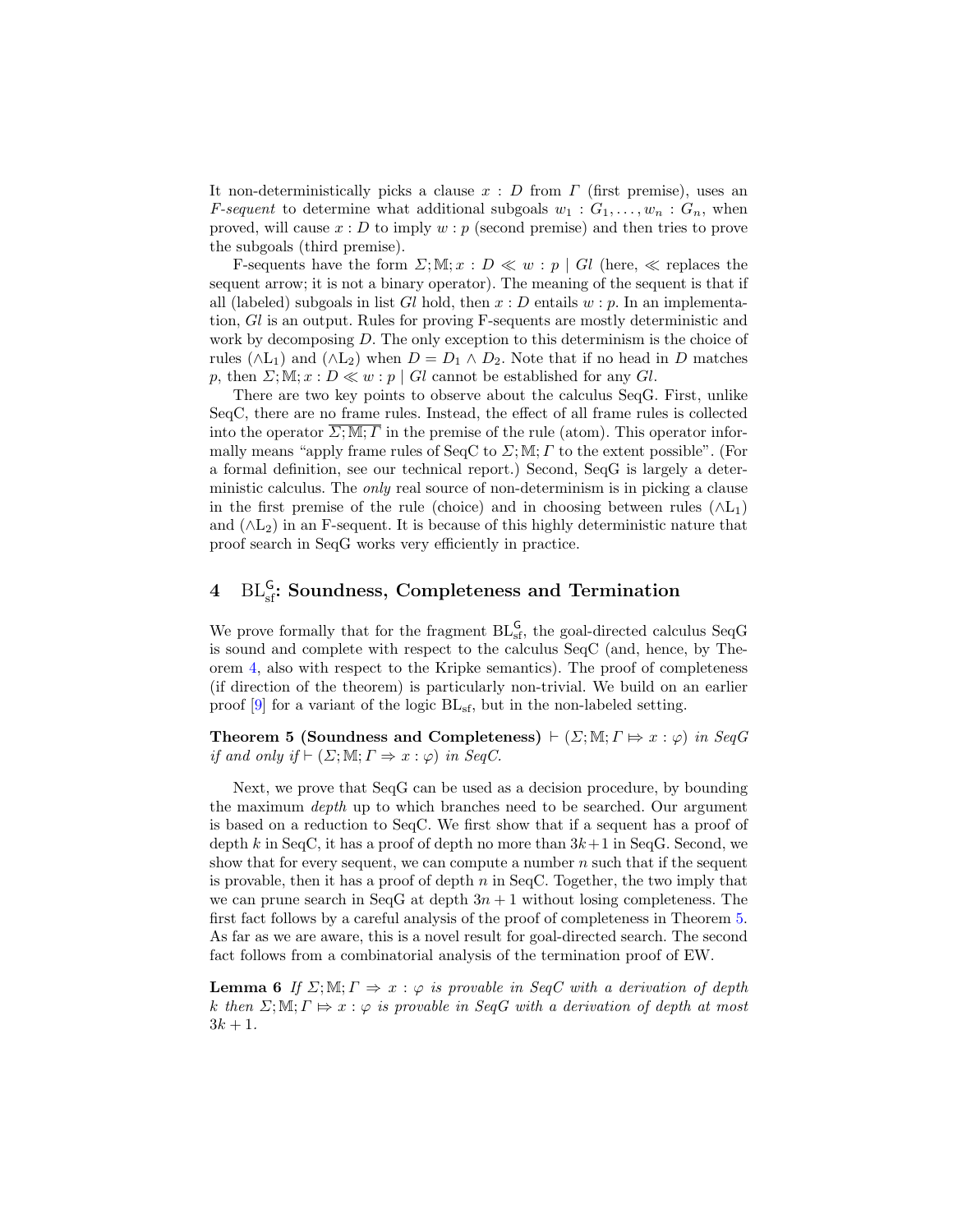

<span id="page-10-1"></span>Fig. 3. SeqG: A goal-directed calculus for  $BL_{sf}^G$ , selected rules

**Lemma 7** For every sequent  $\Sigma$ ;  $\mathbb{M}$ ;  $\Gamma \Rightarrow x : \varphi$  a number n can be computed such that if  $\Sigma$ ; M;  $\Gamma \Rightarrow x : \varphi$  has a proof in SeqC, then it has a proof of depth less than n.

<span id="page-10-2"></span>Corollary 8 (Termination) The rules of SeqG can be used as a decision procedure for  $BL_{sf}^G$  by pruning search in each branch at depth  $3n + 1$  where n is the number from Lemma  $\gamma$  for the starting sequent.

# <span id="page-10-0"></span> $5$   $\,$   $\rm SeqG^{AB}\colon$  Policy Abduction in  $\rm BL_{\rm sf}^{\rm G}$

We now extend the goal-directed sequent calculus SeqG to an abduction procedure. An abduction procedure, upon failure to find a proof, emits possible ways to extend the theory to complete the proof. In the context of access control, this amounts to listing additional credentials that will authorize a desired access. Our abduction calculus is directly based on a similar calculus from EW (that calculus extends SeqC). Although not a significant technical innovation, our abduction procedure works much faster in practice than that of EW, mirroring the difference between SeqC and SeqG (Section [2\)](#page-2-0).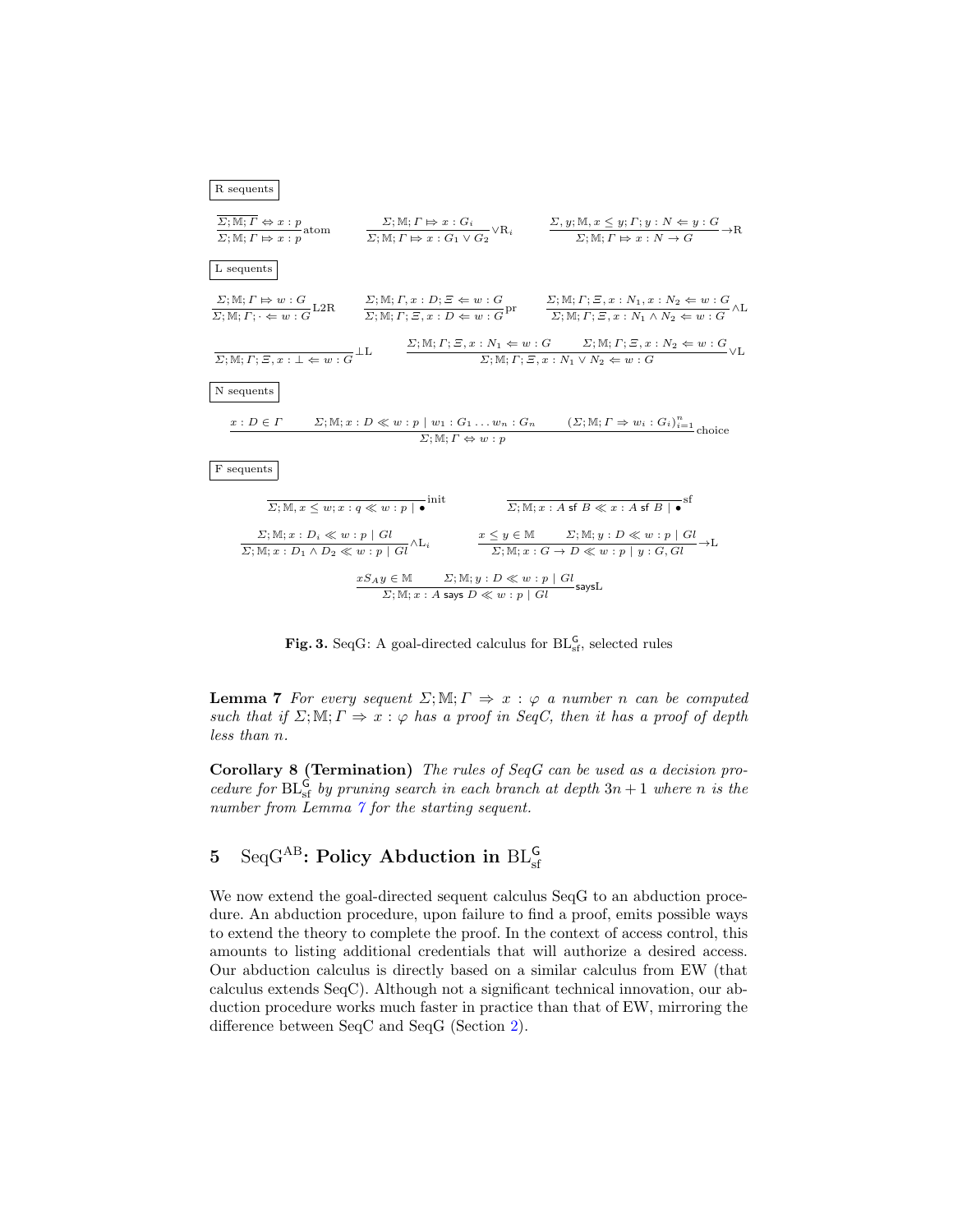R sequents

 $N$  seque

$$
\frac{\overline{\Sigma}; \mathbb{M}; \Gamma \Leftrightarrow x : p \searrow_{m-1} \Theta}{\Sigma; \mathbb{M}; \Gamma \mapsto x : p \searrow_m \Theta} \text{atom}
$$
\n
$$
\frac{\Sigma; \mathbb{M}; \Gamma \mapsto x : G_1 \searrow_{m-1} \Theta_1 \qquad \Sigma; \mathbb{M}; \Gamma \mapsto x : G_2 \searrow_{m-1} \Theta_2}{\Sigma; \mathbb{M}; \Gamma \mapsto x : G_1 \vee G_2 \searrow_m \Theta_1 \vee \Theta_2} \vee \mathbb{R}
$$
\n
$$
\frac{\Sigma, y; \mathbb{M}, x \leq y; \Gamma; y : N \leq y : G \searrow_{m-1} \Theta}{\Sigma; \mathbb{M}; \Gamma \mapsto x : N \to G \searrow_m \Theta} \to \mathbb{R}
$$
\nnts

\n
$$
T = \bigvee \left\{ (\Theta_1 \wedge \ldots \wedge \Theta_n) \middle| \begin{matrix} \Sigma; \mathbb{M}, x : D \ll w : p \mid Gl \text{ and} \\ (Gl = g_1, \ldots, g_n) \text{ and} \end{matrix} \right\}
$$

$$
= \bigvee_{x:D \in \Gamma} \left\{ \begin{array}{l} (\Theta_1 \wedge \ldots \wedge \Theta_n) \mid (G \in g_1, \ldots, g_n) \text{ and } \\ (\Sigma; \mathbb{M}; \Gamma \Leftrightarrow g_i \searrow_{m-1} \Theta_i) \end{array} \right\}
$$
  
 
$$
\Sigma; \mathbb{M}; \Gamma \Leftrightarrow w : p \searrow_m T \vee AB(\Sigma; \mathbb{M}; \Gamma; w : p)
$$
  
No other rule applicable or  $(m - 1 = 0)$   

$$
\Sigma; \mathbb{M}; \Gamma \Leftrightarrow w : p \searrow_m AB(\Sigma; \mathbb{M}; \Gamma; w : p)
$$
AB

Fig. 4. Seq $G^{AB}$ : Abducible extraction for  $BL_{sf}^G$ , selected rules

<span id="page-11-0"></span>Our abduction procedure is also presented as a calculus, SeqGAB, shown in Figure [4.](#page-11-0) Judgments of the calculus have the form  $\Sigma; \mathbb{M}; \Gamma \mapsto z : \varphi \setminus_{\mathbb{M}} \Theta$ . Here, m is a counter that decrements with each backward application of a rule. Initially, it is set to a value greater than the bound  $3n + 1$  of Corollary [8.](#page-10-2) When m reaches 0 or when no other rule of SeqG can be applied, we apply rule (AB) to output an abducible  $\Theta$ , which is a representation of additional credentials that could be used to prove the goal. Formally,  $\Theta$  is a just a logical formula containing atoms  $p$  and formulas  $\tilde{A}$  says  $p$  at the leaves and only the connectives  $\top$ ,  $\bot$ ,  $\lor$  and  $\land$ . The function  $AB(\Sigma;\mathbb{M};\Gamma;w:p)$ , defined in EW, extracts such an abducible from the N-sequent. We reproduce the definition here:

$$
AB(\Sigma; \mathbb{M}; \Gamma; w: p) = \begin{pmatrix} (\bigvee \{p \mid (\text{root}(\mathbb{M})) \le w \in \mathbb{M}\}) \vee \\ (\bigvee \{A \text{ says } p \mid (\text{root}(\mathbb{M})) S_A w \in \mathbb{M}\}) \end{pmatrix}
$$

Here,  $root(M)$  is the world of M with which the first goal formula was labeled. Intuitively, for a given goal  $w : p$ , we look at the path between the root of M and y. Because the  $\Sigma$ , M and  $\Gamma$  are closed under backward application of rules (I), (mon-S) and (trans) (due to the closure in the premise of the rule (atom)), either  $(\text{root}(\mathbb{M})) \leq y \in \mathbb{M}$  or  $(\text{root}(\mathbb{M}))S_A y \in \mathbb{M}$  for some  $A \in \mathcal{I}$ . In the former case, it suffices to add the credential  $p$  to complete the proof and in the latter case it suffices to add the credential  $A$  says  $p$  to complete the proof. If both sets in the definition of  $AB(\Sigma;\mathbb{M};\Gamma;w:p)$  are empty, then  $AB(\Sigma;\mathbb{M};\Gamma;w:p) = \bot$ .

An abducible  $\Theta$  is *satisfied* by extending the current policy  $\Gamma$  with a set  $F \subseteq \{p, A \text{ says } p \mid A \in \mathcal{I}\}\$ . Given such a set, we define the satisfaction relation  $F \models \Theta$  in the obvious way:  $F \models p$  iff  $p \in F$ ;  $F \models A$  says  $p$  iff  $(A$  says  $p) \in F$ ;  $F \models \Theta_1 \land \Theta_2$  iff  $F \models \Theta_1$  and  $F \models \Theta_2$ ; etc. The following theorem states that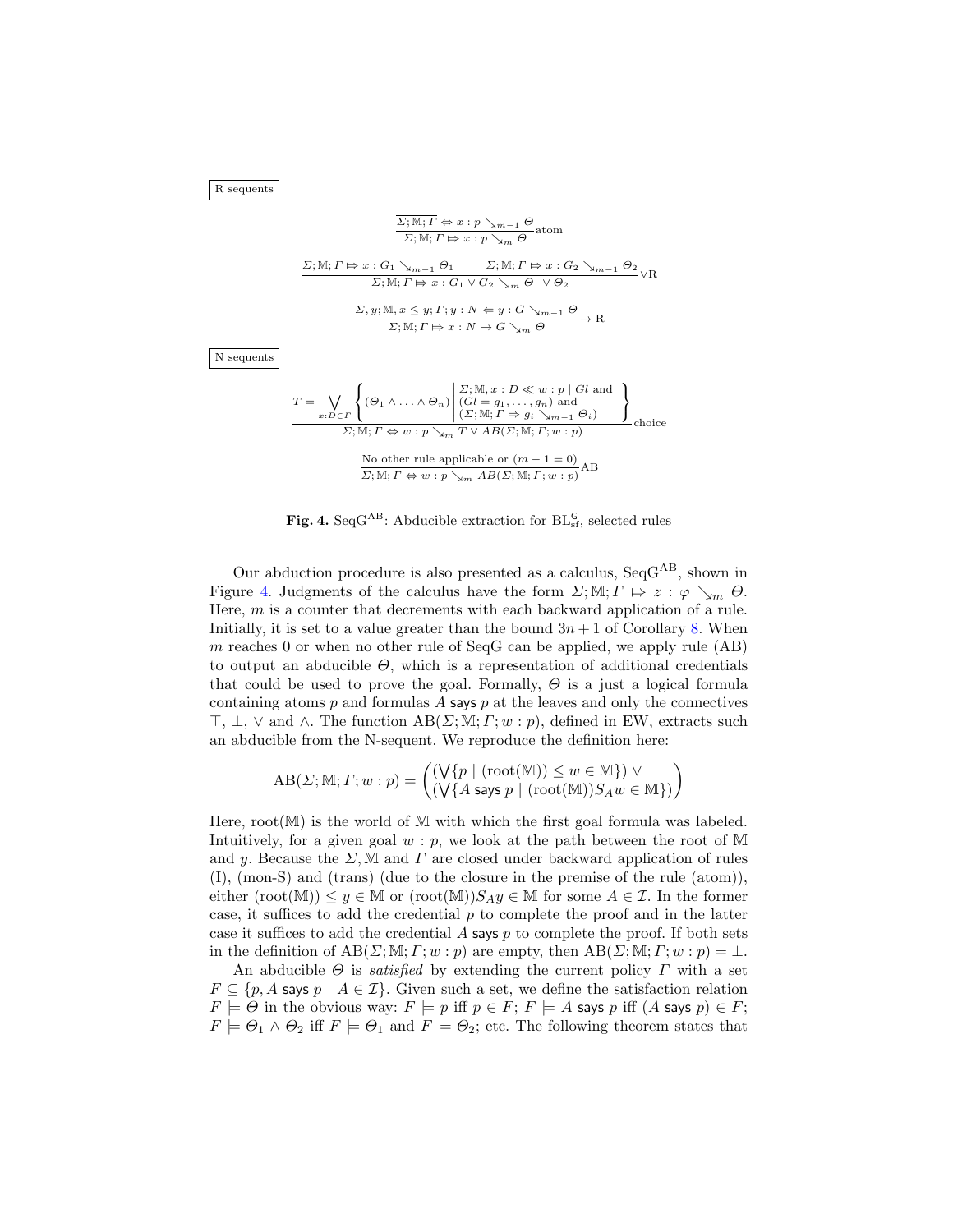

<span id="page-12-1"></span>Fig. 5. The Smart-rsync Architecture

our abduction procedure is sound in the sense that if the abducible of a sequent is satisfied by  $F$ , then extending the hypotheses with  $F$  results in a provable sequent.

**Theorem 9 (Soundness).** If  $\Sigma$ ;  $\mathbb{M}$ ;  $\Gamma \implies w : p \searrow_m \Theta$  and  $F \models \Theta$ , then  $\Sigma$ ; M;  $\Gamma \cup root(M) : F \mapsto w : p$ .

A Prolog Implementation We have implemented both the goal-directed calculus SeqG and its extension with abducibles,  $SeqG^{AB}$ , in Prolog and tested it with Prolog's two major interpreters, SWI-Prolog and GNUProlog. Our implementation closely mirrors the description of Sections [3.1](#page-8-0) and [5.](#page-10-0) The implementation was used to test performance (e.g., Figure [2\)](#page-6-0) and also as a black-box interpretation engine in a larger case-study with rsync that is described next.

### <span id="page-12-0"></span>6 Smart-rsync: Distributed File Synchronization with  $ScaG^{AB}$

As a case study in the use of  $BL_{sf}^G$  and  $SeqG^{AB}$ , we extend the Unix synchronization program rsync to use  $BL_{sf}^{G}$  for representing authorization policies and SeqG<sup>AB</sup> to automatically gather credentials needed for authorization. The implementation consists of three new programs: srsyncd, srsync and cred serv that run on different servers and clients. We also use the standard rsync server daemon, rsyncd, unmodified and a Prolog implementation of  $SeqG^{AB}$ . Figure [5](#page-12-1) illustrates the various components of our implementation and their interaction with each other.

A client (principal b in the figure) wanting to synchronize a local file f with the server's version calls the server with our client program srsync (step 1 in the figure). This call is received by the server's daemon srsyncd. The daemon authenticates the request using a signed certificate accompanying the request, then it invokes an implementation of the calculus  $\text{SeqG}^{AB}$  on its policy represented in  $BL_{sf}^G$  to determine what additional credentials, if any, are needed to authorize the access (step 2). The policy is provided to the server by an administrator through a configuration file. If no additional credentials are required to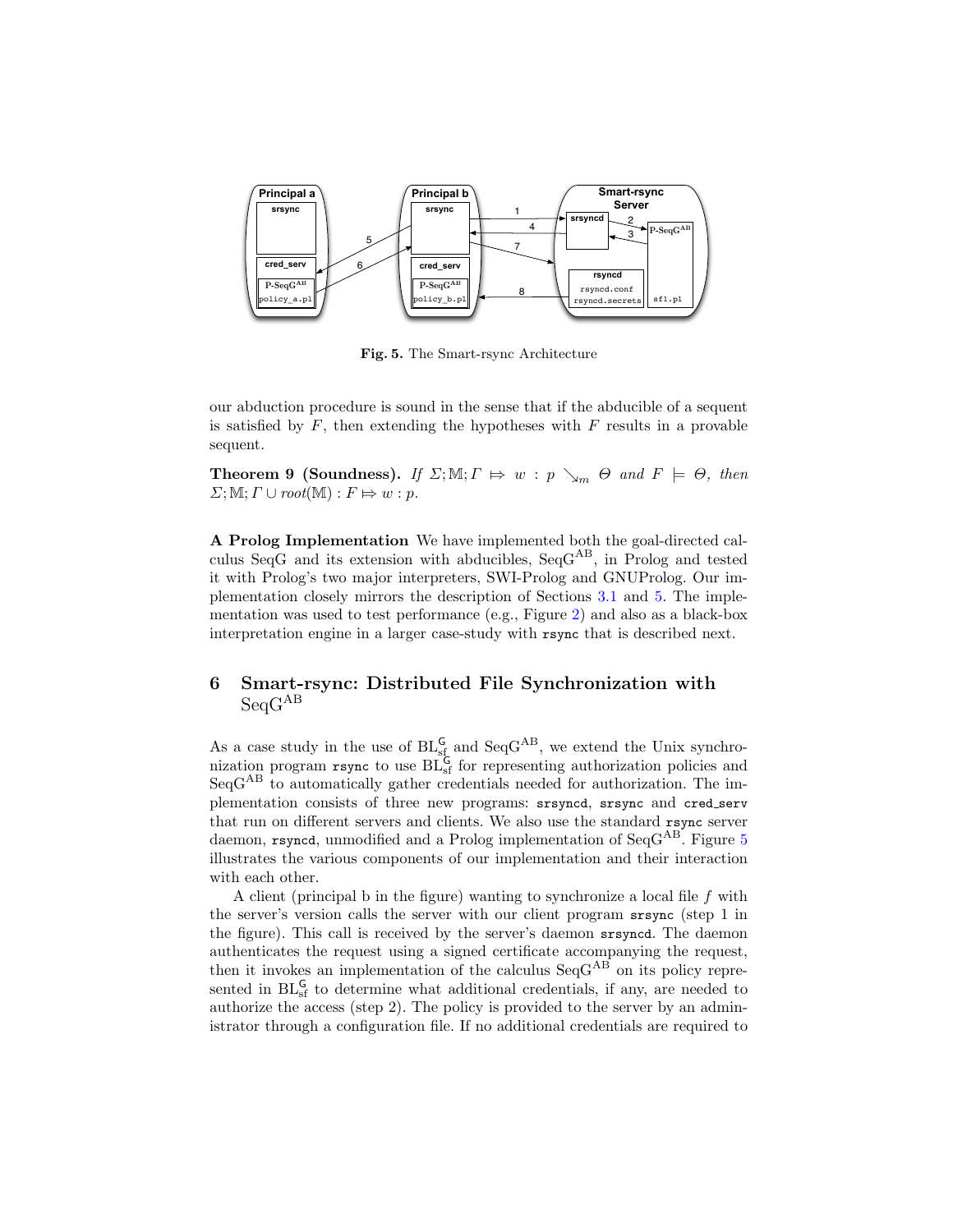authorize the request, the server adds the permission to file  $f$  for principal b to a local permission file, rsyncd.secrets, and informs the client program of the update. The client program srsync then jumps to step 7 (described below) to synchronize the file.

If additional credentials are required,  $SeqG^{AB}$  returns to srsyncd an abducible (step 3), which srsyncd returns to the client (step 4). The client program, srsync, then communicates with the credential servers, cred server, on various remote hosts to obtain the required credentials to satisfy the abducible. In general, to obtain a credential of the form  $A$  says  $p$ , it contacts the credential server of principal A (the principal to IP address mapping is provided to srsync in a configuration file). If there is more than one way to satisfy the abducible (because of the connective  $\vee$  in the abducible), srsync tries the alternatives one at a time. In the figure, principal b contacts principal a for some credential (step 5). The contacted credential server then checks its own policy, also written in  $BL_{sf}^G$ , via a call to  $SeqG^{AB}$ , to find further abducibles needed to return the requested credentials. The client then recursively satisfies those abducibles. Eventually, this recursive process ends and the client is returned the requested credential (step 6), which it then passes to srsyncd to complete its authorization (step 7). At this point, srsyncd sets the permission to file f for the client's IP address in a special file rsyncd.secrets. The client then invokes the standard Unix program rsyncd on the server, which runs in parallel with srsyncd, to complete the synchronization (steps 7 and 8). rsyncd is configured to read permissions from rsyncd.secrets.

In our limited experience with Smart-rsync, we found it relatively easy to use. This is mainly given by two reasons. First, the proof construction process, including the recursive generation of abducibles, is totally automatic and, therefore, transparent to the user. Effort is involved in only setting the right policies, but this cannot be avoided in any case. Second, SeqG<sup>AB</sup> works very efficiently (Section [2\)](#page-2-0), so there isn't much visible overhead.

### <span id="page-13-0"></span>7 Related Work

Although  $BL_{sf}^G$  is a fragment of  $BL_{sf}$ , its goal-directed proof theory is intrinsically different from the one presented in EW for  $BL_{sf}$  [\[14\]](#page-15-7). Whereas the proof theory of  $BL<sub>sf</sub>$ , SeqC, is a standard labeled sequent calculus, the proof theory of  $BL<sub>sf</sub>$ <sup>G</sup>, SeqG, is a marriage of labeled sequent calculi with backchaining search. SeqG works much faster in practice than SeqC but, unlike SeqC, SeqG cannot be used for policy saturation and countermodel generation.

There has also been prior work on goal-directed search in a related logic BL, presented in the second author's thesis [\[9,](#page-15-12) Chapter 6], but that work is based in an unlabeled sequent calculus. It does not consider the formula  $A$  sf  $B$ , but it does consider general first-order quantifiers. Without the use of labels, it is necessary to limit the nesting depth of A says  $\varphi$  in policies to 1 in the Hereditary Harrop fragment, so a policy like A says B says  $\varphi$  cannot be expressed in the goal-directed fragment of [\[9\]](#page-15-12) (but can be expressed in  $BL_{sf}^{G}$ ). Our proof of completeness of goal-directed search uses the same structure as that of [\[9\]](#page-15-12).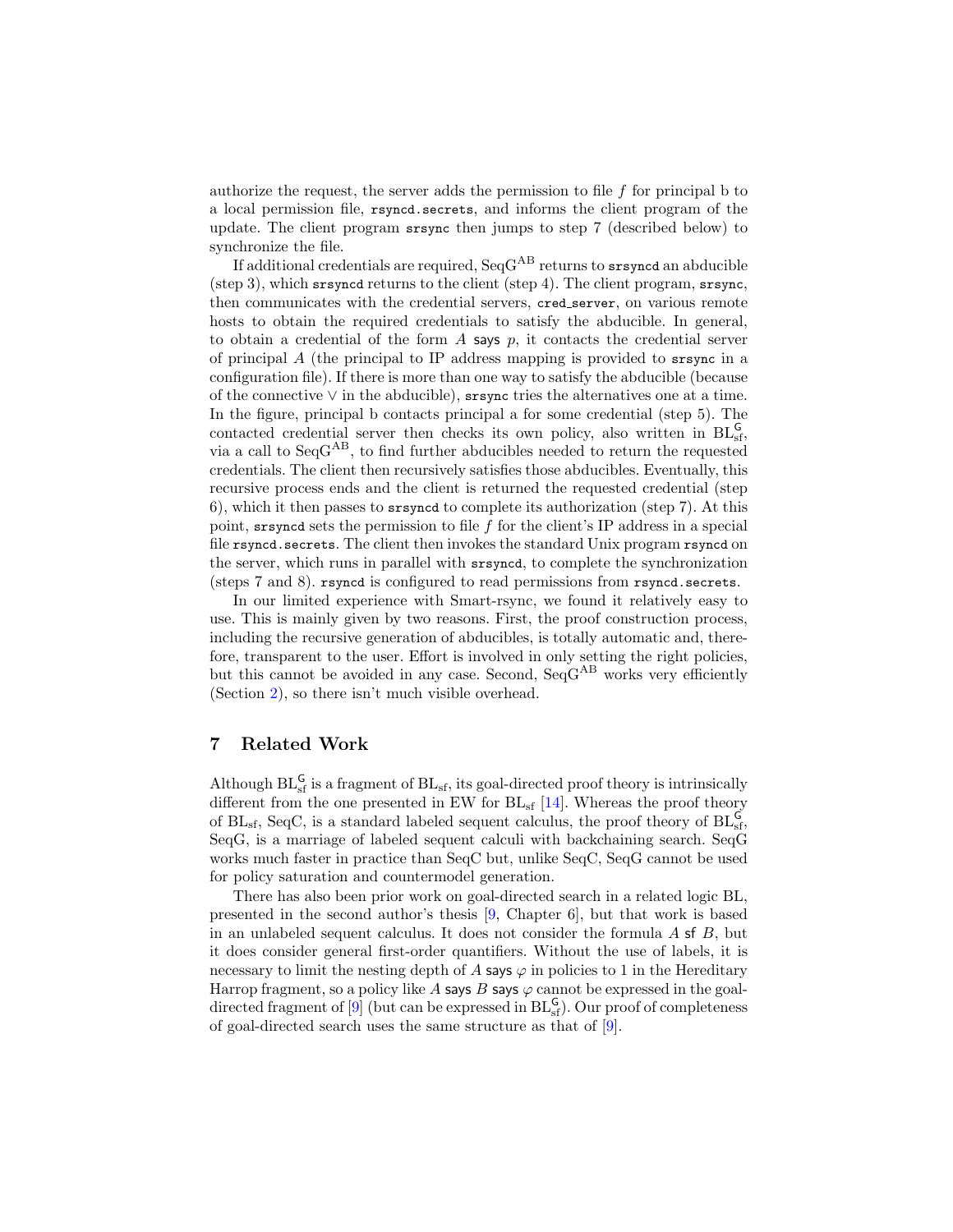Besides  $BL<sub>sf</sub>$  and  $BL<sub>t</sub>$ , there is also a significant amount of work on goaldirected search in Datalog-based authorization languages. For example, the trust management language Soutei [\[19\]](#page-15-14) is an extension of Datalog with domains that are similar to the connective A says  $\varphi$  and its implementation uses distributed backchaining search. The authorization policy language SecPAL [\[6\]](#page-14-7), based on Datalog with constraints, uses tabled backchaining search to decide access policies in polynomial time. However, as discussed in Section [3,](#page-7-0) Datalog is less expressive than  $BL_{sf}^{\mathsf{G}}$ .

#### <span id="page-14-5"></span>8 Conclusion

We have presented  $BL_{sf}^G$ , a goal-directed fragment of  $BL_{sf}$  [\[14\]](#page-15-7), and developed SeqG, a sound, complete and terminating goal-directed proof search based on it. We have explained through examples and simple experiments that although of the same worst-case complexity as  $BL_{sf}$ ,  $BL_{sf}^G$  works much faster on realistic authorization policies. We have also modified SeqG to obtain an abduction calculus that produces missing credentials when an authorization fails and implemented it for performing automatic discovery of missing credentials in an extension of the Unix file synchronization program rsync.

The design space of access control logics is wide, ranging from very expressive, but intractable higher-order logics to restrictive, but efficiently decidable Datalog-based logics. We believe that goal-directed search over the Hereditary Harrop fragment, as in  $BL_{sf}^G$ , represents a reasonable balance of expressiveness and practical tractability.

#### References

- <span id="page-14-6"></span>1. Abadi, M.: Logic in access control. In: Proceedings of the IEEE Symposium on Logic in Computer Science (LICS). pp. 228–233 (2003)
- <span id="page-14-4"></span>2. Abadi, M., Burrows, M., Lampson, B., Plotkin, G.: A calculus for access control in distributed systems. ACM Transactions on Programming Languages and Systems (TOPLAS) 15(4), 706–734 (1993)
- <span id="page-14-2"></span>3. Avijit, K., Datta, A., Harper, R.: Distributed programming with distributed authorization. In: Proceedings of the ACM SIGPLAN Workshop on Types in Language Design and Implementation (TLDI). pp. 27–38 (2010)
- <span id="page-14-0"></span>4. Bauer, L.: Access Control for the Web via Proof-Carrying Authorization. Ph.D. thesis, Princeton University (2003)
- <span id="page-14-1"></span>5. Bauer, L., Garriss, S., McCune, J.M., Reiter, M.K., Rouse, J., Rutenbar, P.: Deviceenabled authorization in the Grey system. In: Proceedings of the International Conference on Information Security (ISC). pp. 431–445 (2005)
- <span id="page-14-7"></span>6. Becker, M.Y., Fournet, C., Gordon, A.D.: SecPAL: Design and semantics of a decentralized authorization language. Journal of Computer Security 18(4), 619– 665 (2010)
- <span id="page-14-3"></span>7. Becker, M.Y., Russo, A., Sultana, N.: Foundation of logic-based trust management. In: Proceedings of the IEEE Symposium on Security and Privacy. pp. 161–175 (2012)